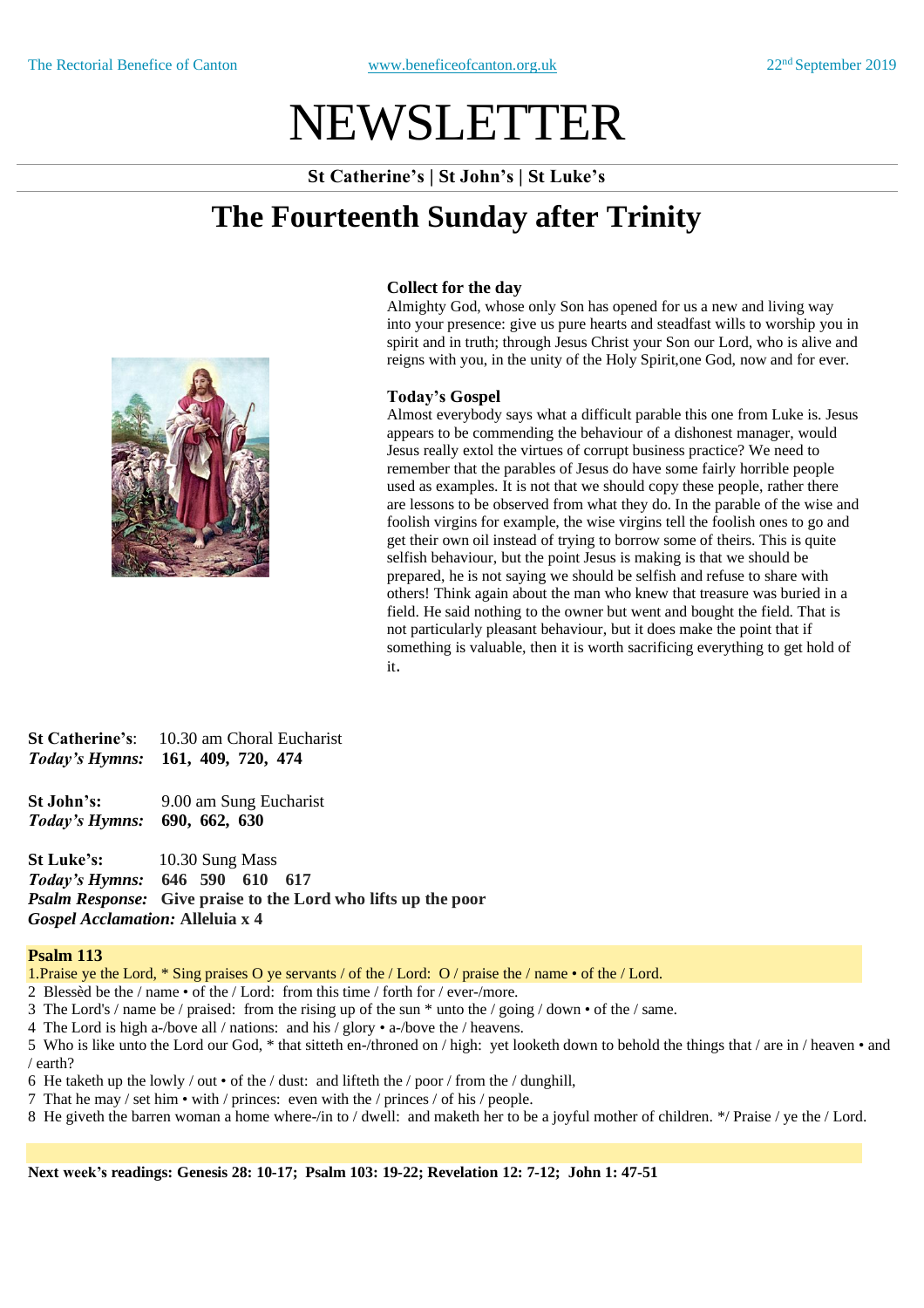### The Rectorial Benefice of Canton [www.beneficeofcanton.org.uk](http://www.beneficeofcanton.org.uk/) 22<sup>nd</sup> September 2019

**Mothers' Union** are collecting any items of jewellery, old watches etc broken or otherwise also old & new banknotes (UK or foreign) from September until the end of October. These will be forwarded on to be sold and the money raised will go to support various Mothers' Union charities. This is a lovely way to make a contribution to family life all over the world.

**Safeguarding Training:** The Church in Wales Safeguarding Policy outlines that if you are involved in working with our young people in the Benefice eg Sunday School/Club and/ or Messy Church, you should attend a Safeguarding training session. This has been arranged for Wednesday 25<sup>th</sup> September from 6 – 8pm in St John's Church. Please make every effort to attend this session. It will be led by staff from St Padarn's. Sue Jones will keep a register of those who attend so please confirm your attendance with her (email below). If you are unable to attend this session Sue will organize another at a later date.

**Sunday School/Club Fundraising event:** our children and young people will be making Christmas cards this year to fundraise for the maintenance of our heating boilers in our churches. Children will be invited to design a card when they attend either St Johns or St Catherine's Sunday clubs during September. The designs will then be sent off and each child will then receive a sample card with their design printed on it. Information on how to buy the cards will be sent out with the sample cards (I also have a generic sample bag and tea towel if parents would like to buy those). If anyone would like a template to complete at home they can email Annie c/o office[@beneficeofcanton@gmail.com](mailto:beneficeofcanton@gmail.com)

**Induction of Rev'd Frances:** we will be welcoming Rev'd Frances to Canton in October. The celebration for her induction will take place on Tuesday 22<sup>nd</sup> October at St Catherine's Church at 7.30pm. Please come along and support Rev'd Frances and extend a warm welcome to her guests. Refreshments will follow the service. Following the induction of Rev'd Frances, she will celebrate her first Mass at a Benefice service at St Luke's on  $27<sup>th</sup>$  October at 10.30 am.

**Benefice Together Service:** there will be a Benefice Together Service on 29<sup>th</sup> September at St Catherine's Church at 10.30 am. There will be no other services that day.

**A message from Rev'd Frances:** I'm really looking forward to getting to know everyone in the Benefice and it would help me enormously if I wasn't embarrassed to have forgotten your name! I'm therefore asking a favour; please would you mind offering a small photo to give me a head start.'

**Cardiff half Marathon Road Closures:** On Sunday 6th October the annual Cardiff University/Cardiff Half Marathon returns to the streets of Cardiff, bringing many of the world's top athletes to the city. The race will start outside Cardiff Castle at 10.00am with road closures in place beforehand. The finish line is on King Edward VII Avenue, outside the Temple of Peace. The event will be broadcast live on BBC One and BBC Radio Wales/Cymru. One of the top endurance events in the UK, this is a major sporting event for our city with 25,000 runners from all over the world taking part and is Wales's largest fundraising event with over £3 million raised at the 2018 event. Due to the nature of the event, it will be necessary to implement road closures along the route to facilitate the safe passage of the participants and this may have implications to you and your business if you open on a Sunday. For further information please refer to [www.cardiffhalfmarathon.co.uk/pre-race-info/route](http://www.cardiffhalfmarathon.co.uk/pre-race-info/route) where you will find the route map on which highlights approximate timings of the road closures and when to expect the first runners around the route. We apologise in advance for any inconvenience this may cause and assure you that we will try to keep any disruption to a minimum. We wish to thank you for your understanding and we are grateful for your continued support and cooperation. We would love you to turn out on the day and join the thousands of spectators who will be cheering on the runners from around Wales, the UK

**Thank you** to all who supported and/or attending our first fundraising event. It was a huge success with 75 people attending, excellent prizes and much support from the community, especially the Co-op. Special thanks to Annie and Linsay for organising the event. We have yet to finalise the final figure, but around £1800 was raised towards our heating systems.

**Home insurance** – all of our churches are insured by a company called Ecclesiastical who are specialists for charities and churches. They are offering a special deal that anyone who takes out a new domestic policy with them they will pay  $\pounds$ 130 to the church of your choice. Please bear in mind when getting your next set of quotes for your home buildings and contents this offer and quote Trust130. Must be done by Dec  $31<sup>st</sup>$ .

### **St Catherine's Notes:**

**Curry Night:** our next event will be a curry night on 1<sup>st</sup> November. Details to follow. **Midweek service: Holy Eucharist Wednesday 11.00 am**

### **St John's Notes:**

**Ty Bronna:** We are collecting tomato ketchup and brown sauce throughout September. Please leave in the box in church.

**Sunday School: Sept** 22nd Sunday School; 29th Benefice service – no Sunday School **Oct** 6 th Sunday School; 13th Messy Church; 20th Sunday School; 27<sup>th</sup> half term – no Sunday School **Nov** 3<sup>rd</sup> half term – no Sunday School; 10<sup>th</sup> Messy Church; 17<sup>th</sup> Sunday School; 24<sup>th</sup> Sunday School; Dec 1<sup>st</sup> Sunday School; 8<sup>th</sup> Messy Church; 15<sup>th</sup> Sunday School; 22<sup>nd</sup> – no Sunday School. Helping with Sunday school is a fun and rewarding way to help our children grow in faith. Please ask any of the Sunday school leaders if you'd like to get involved, either as a taster or on a more regular basis.

Harvest Supper: our annual supper will be on Saturday 5<sup>th</sup> October. 4 courses with a glass of wine for £12. Enjoy good food with good company. Tickets available from Jean or Elaine.

**Midweek Service: Holy Eucharist Thursday 10.30 am**

### **St Luke's Notes: .**

**Social Events:** here are some dates for your diary……details for each event will be published nearer the time. 26<sup>th</sup> October: Italian Night – tickets £10 (limited to 30 people); 7<sup>th</sup> December – Advent Coffee Morning; 12<sup>th</sup> January Benefice lunch (limited to 60 people);  $25<sup>th</sup>$  February – Shrove Tuesday Sausage, chips and pancakes. **Midweek Services: Tuesday 10.00 am; Friday 6.00pm**